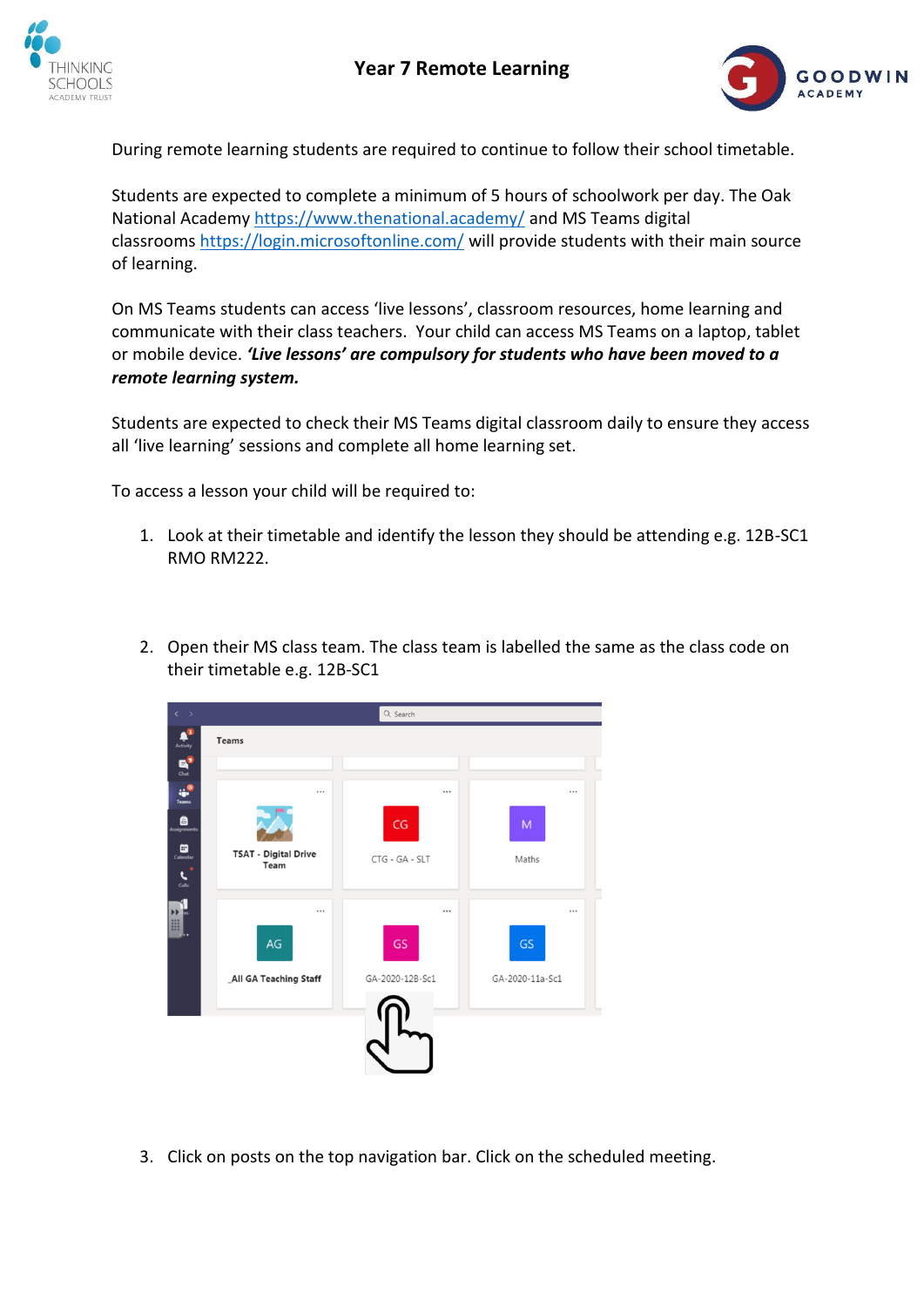

## **Year 7 Remote Learning**



| $\longleftrightarrow$                                              |                     | Q Search               |                                                                                                                                            | $\Box$ $\times$<br><b>RM</b><br>$\sim$ |
|--------------------------------------------------------------------|---------------------|------------------------|--------------------------------------------------------------------------------------------------------------------------------------------|----------------------------------------|
| $\frac{\mathbf{a}^{\mathbf{0}}}{\text{Achiv}_{\mathbf{0}}}$        | < All teams         |                        | General Posts Files Class Notebook Assignments Grades Insights Resources - Year 12 +                                                       | Team Of Meet v<br>$\odot$              |
| $\mathbf{B}_\bullet$<br>$\begin{array}{c} \frac{1}{2} \end{array}$ | <b>GS</b>           |                        | Monday, October 5, 2020 @ 9:00 AM<br>4 replies from you<br>⊕<br>Meeting ended: 12s<br>$\leftarrow$ Reply                                   | H                                      |
| . 8                                                                | GA-2020-12B-Sc1<br> | ٠                      | Moon, Rachael Tuesday 1:15 PM                                                                                                              |                                        |
| $\Box$<br>$\tilde{\mathbf{z}}$                                     | General             | <b>RM</b><br>$\bullet$ | Scheduled a meeting<br>Unit 5 - Chemistry<br>Tuesday, October 6, 2020 @ 1:00 PM<br>m.<br>⊕<br>Meeting ended: 1h 24m<br>$\leftarrow$ Reply  | $\cdots$<br>$HT$ $RM$                  |
| H                                                                  |                     |                        | Yesterday                                                                                                                                  |                                        |
|                                                                    |                     | <b>RM</b><br>ಁ         | Moon, Rachael Yesterday 8:59 AM<br>Unit 5 - Metal oxides and hydroxides<br>12B/SC1 - Ms Moon<br>12<br>Wednesday, October 7, 2020 @ 9:00 AM | $\cdots$                               |
|                                                                    |                     |                        | Ö٤<br>Meeting ended: 1h 25m<br>$\leftarrow$ Reply                                                                                          | $(nT)$ (RM)                            |
|                                                                    |                     |                        | Today                                                                                                                                      |                                        |
|                                                                    |                     | <b>RM</b><br>™o        | Moon, Rachael 9:04 PM<br>Unit 5 - Applied science<br>12B/SC1 - Ms Moon<br>m<br>Monday, October 12, 2020 @ 8:50 AM<br>$\leftarrow$ Reply    | $\cdots$                               |
| $\frac{100}{4}$<br>$\odot$<br>Help                                 |                     |                        | <b>Z</b> New conversation                                                                                                                  |                                        |

4. Click join meeting.



Students can also access lessons using the calendar function of MS Teams.

Students log into MS Teams using their school username and password. They can access MS Teams on a computer through MS 365 or via the school website.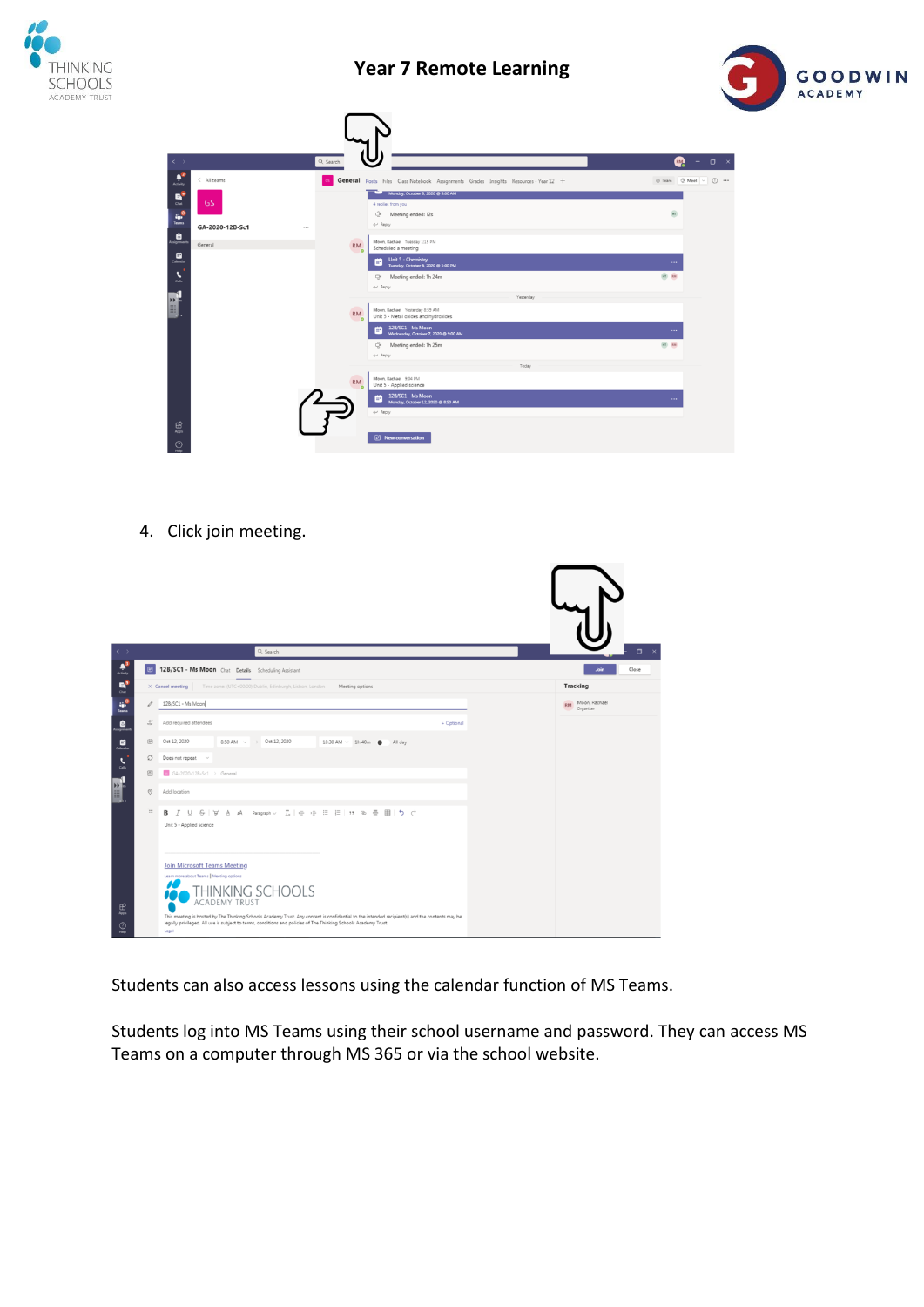

## **Year 7 Remote Learning**





Students can also access MS Teams on their mobile device by downloading the free MS Teams app and logging in using their school username and password.

If your child is unable to access their school MS 365 account please email [office@goodwinacademy.org.uk](mailto:office@goodwinacademy.org.uk) .

Please be aware that if a staff member is absent from school a live lesson will not take place. If the teacher does not join the 'live lesson' within 5 minutes of the start of the period, students will need to continue with the work in the table below.

The table below contains links to resources for all subject areas.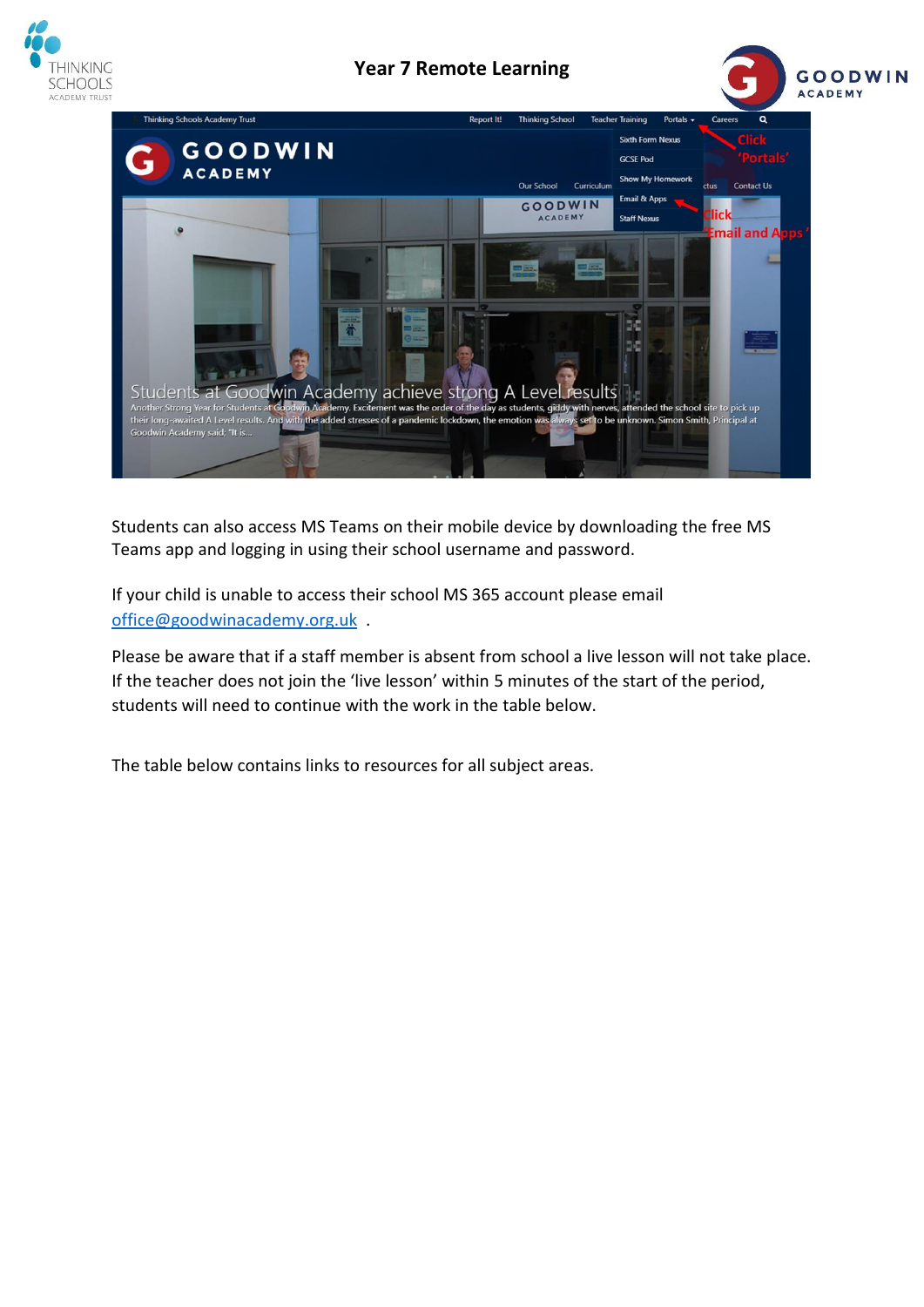



| <b>Subject</b> | <b>Topic</b>                                     | <b>Learning Link</b>                                                                            |
|----------------|--------------------------------------------------|-------------------------------------------------------------------------------------------------|
| Art and        | Perceptions: Visual and/or<br><b>Other Forms</b> | Kandinsky (Part 1) (thenational.academy)                                                        |
| Design         |                                                  |                                                                                                 |
| Design         | RM - Woods/Design                                | https://www.bbc.co.uk/bitesize/guides/z74bcj6/revision/2                                        |
| Technolog      | Ideas                                            |                                                                                                 |
| у              |                                                  |                                                                                                 |
|                | Textiles - fabrics and                           | https://www.bbc.co.uk/bitesize/guides/z6t26yc/revision/1                                        |
|                | fibres                                           |                                                                                                 |
|                |                                                  |                                                                                                 |
|                | Food - use of the                                | https://www.foodafactoflife.org.uk/11-14-years/quizzes/                                         |
|                | oven/equipment/bas                               |                                                                                                 |
|                | ic cooking                                       |                                                                                                 |
| English        | Creative writing                                 | Creative writing: short stories - Oak National Academy                                          |
|                |                                                  | (thenational.academy)                                                                           |
|                |                                                  |                                                                                                 |
|                | Introduction to                                  | <b>Introduction to Tragedy - Oak National Academy</b><br>(thenational.academy)                  |
|                | tragedy                                          |                                                                                                 |
|                | Romeo and Juliet                                 | Romeo and Juliet - KS3 English - BBC Bitesize                                                   |
|                |                                                  |                                                                                                 |
| French         | Describing people                                | https://www.bbc.co.uk/bitesize/topics/zjx947h/articles/zmv                                      |
|                | and pets                                         | pqp3.<br>https://www.bbc.co.uk/bitesize/topics/zjx947h/articles/z6bs                            |
|                |                                                  | 2sg                                                                                             |
|                |                                                  | https://classroom.thenational.academy/units/year-7-unit-1-                                      |
|                |                                                  | a482 (lesson1 to 12 only).                                                                      |
|                |                                                  |                                                                                                 |
| Geograph       | The UK                                           | https://www.3dgeography.co.uk/geography-of-the-uk<br>http://projectbritain.com/geography.html   |
| History        | Norman conquest                                  | https://classroom.thenational.academy/units/how-much-                                           |
|                |                                                  | did-england-change-during-the-norman-conquest-e464                                              |
| ICT            | Design Vector                                    | https://classroom.thenational.academy/units/design-vector-                                      |
|                | Graphics                                         | graphics-c0a6                                                                                   |
|                |                                                  |                                                                                                 |
| Maths          |                                                  | https://teachers.thenational.academy/units/manipulating-<br>and-calculating-with-fractions-7bfa |
|                |                                                  | https://teachers.thenational.academy/units/percentages-                                         |
|                |                                                  | d6a2                                                                                            |
|                |                                                  | https://teachers.thenational.academy/units/probability-d4b5                                     |
|                |                                                  |                                                                                                 |
| Music          | <b>Music Composistion</b>                        | Band Musicianship 1: The four-chord trick - Oak National                                        |
|                |                                                  | <b>Academy (thenational.academy)</b>                                                            |